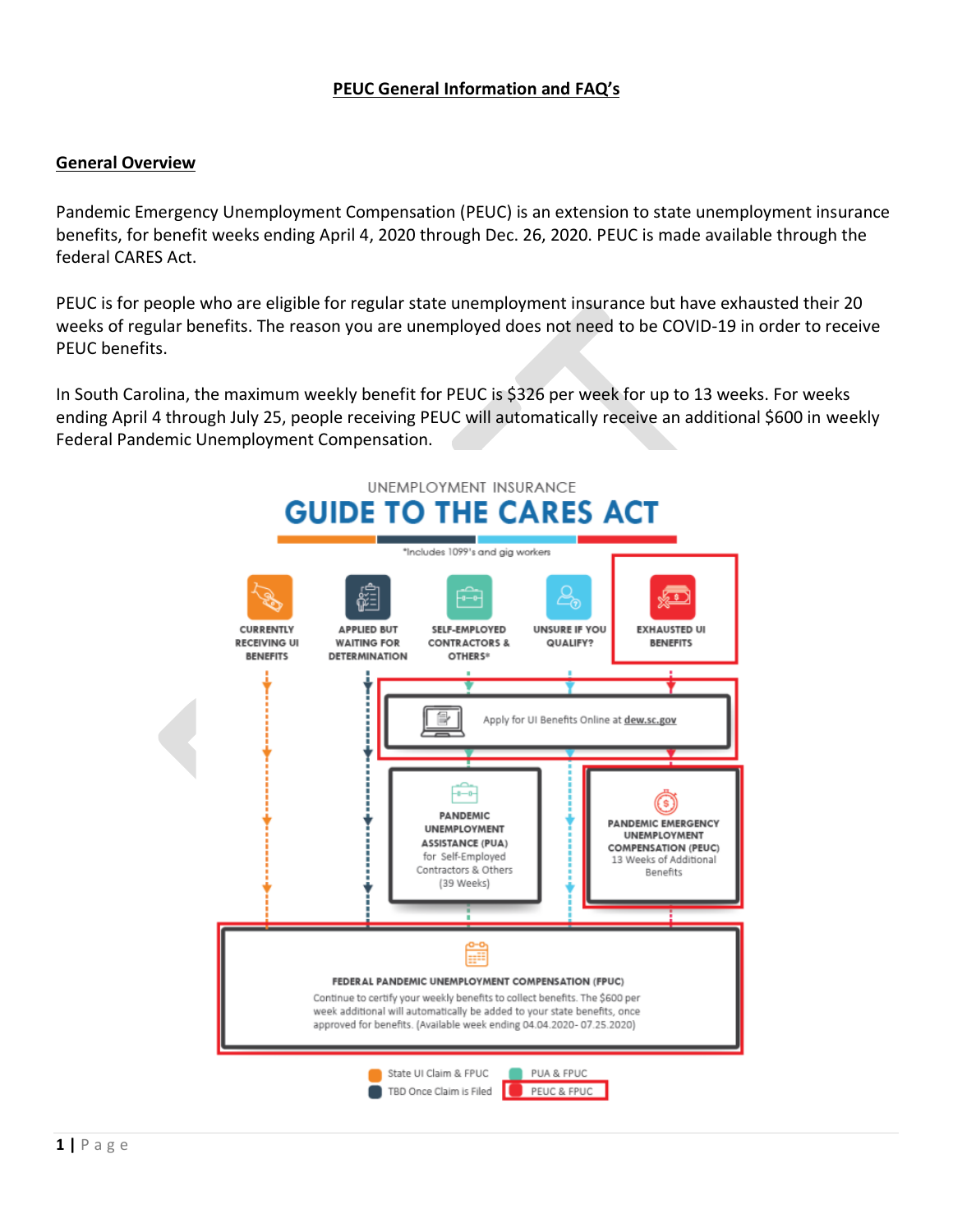### **How do I apply for PEUC**

Sign into your myBenefits portal online at dew.sc.gov and click on the 'Apply for Pandemic Emergency Unemployment Compensation' link to apply. Federal guidelines require you to file a separate claim for PEUC to receive these benefits. You will not automatically receive PEUC when you exhaust regular state unemployment insurance benefits.

If you are not eligible for PEUC, you will not see the 'Apply for Pandemic Emergency Unemployment Compensation' link in your online account.

| <b>CUSTOMER MENU</b>                                                                                                                                                                                                                                                                    |
|-----------------------------------------------------------------------------------------------------------------------------------------------------------------------------------------------------------------------------------------------------------------------------------------|
| SOUTH CAROLINA<br>PEPARTMENT OF EMPLOYMENT AND WORKFORCE                                                                                                                                                                                                                                |
| <b>CLAIMANT ID</b>                                                                                                                                                                                                                                                                      |
| Change Personal Info Change Security Pref Confirmation History Debit Card Website<br><b>Determination History</b><br>Claimant Homepage<br><b>Appeal Information</b><br>My Documents<br><b>Customer Menu</b>                                                                             |
| ADVISEMENT: Please do not use your Internet browser "Back" buttons. In the event you need to return to a previous page, please utilize the navigation buttons or the menu links<br>above.                                                                                               |
|                                                                                                                                                                                                                                                                                         |
| This is a courtesy reminder to conduct your two required weekly work searches for the current week by clicking on the SC Works link below. Failure to conduct those required searches can result in non-payment of benefits. C<br>here to navigate to SCWorks: SC Works Online Services |
|                                                                                                                                                                                                                                                                                         |
| Welcome to the South Carolina Department of Employment and Worldonce Claimant Self Service website.<br>Click on the title to choose the services you wish to use from the following options.                                                                                            |
| Go To My Home Page                                                                                                                                                                                                                                                                      |
| Apply for Pandemic Emergency Unemployment Compensation                                                                                                                                                                                                                                  |
| Go To Employment Service                                                                                                                                                                                                                                                                |
|                                                                                                                                                                                                                                                                                         |
| Equal Opportunity Employer Program.<br>Auxiliary ads and services are available upon request<br>For Individuals with disabilities                                                                                                                                                       |
| 803.737.2400, 711 (TTY)                                                                                                                                                                                                                                                                 |
|                                                                                                                                                                                                                                                                                         |
|                                                                                                                                                                                                                                                                                         |

## **FAQ's**

#### • *I am about to exhaust my 20 weeks of state unemployment benefits. How do I apply for PEUC?*

When you sign into your myBenefits portal online at dew.sc.gov, you will see an 'Apply for Pandemic Emergency Unemployment Compensation' link instead of a link to file your Weekly Certification. Click on the 'Apply for Pandemic Emergency Unemployment Compensation' link to file your claim.

Federal guidelines require you to file a separate claim for PEUC to receive these benefits. You will not automatically receive PEUC when you exhaust regular state unemployment insurance benefits.

If you are not eligible for PEUC, you will not see the 'Apply for Pandemic Emergency Unemployment Compensation' link in your online account.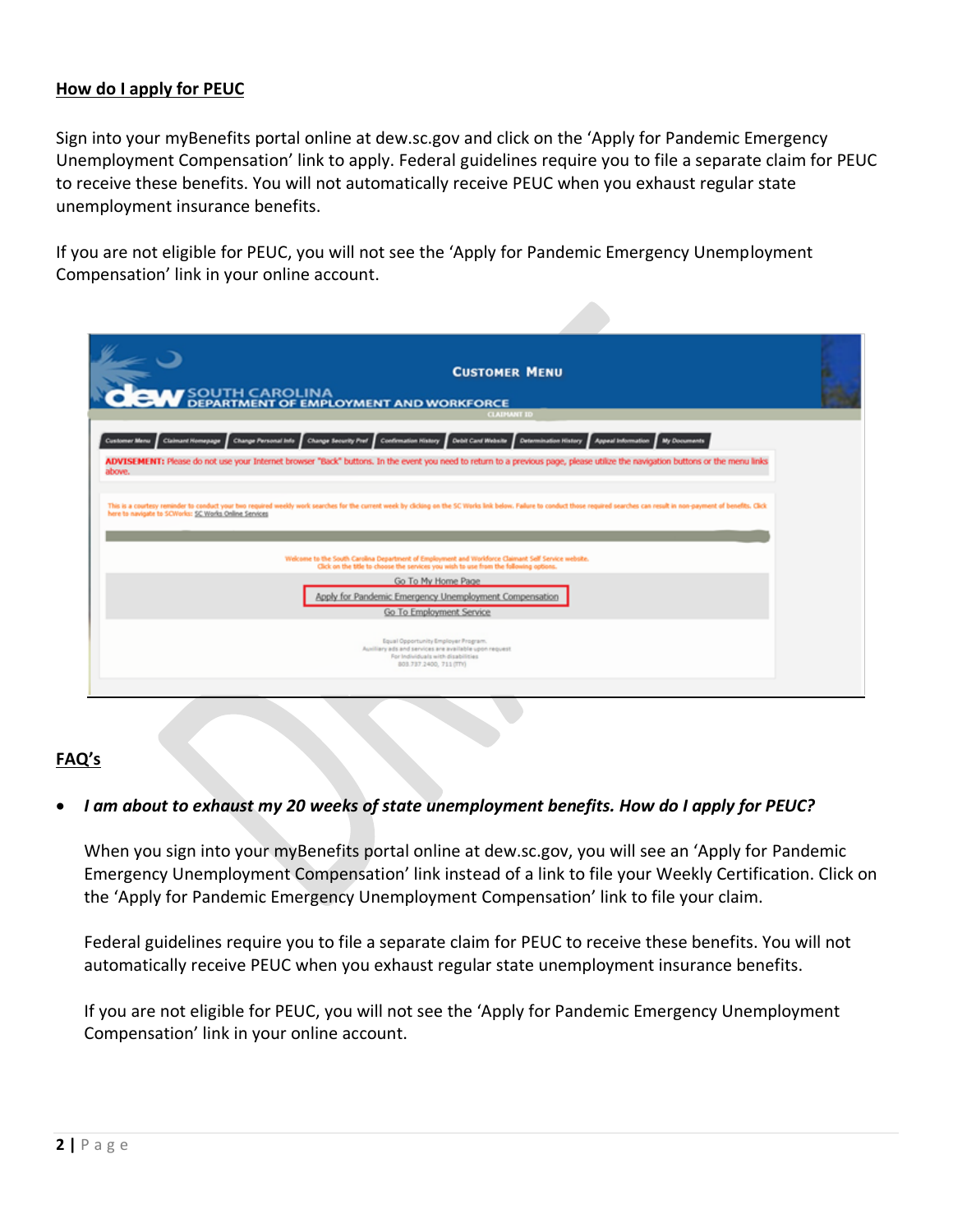## • *I already exhausted my 20 weeks of state unemployment benefits. How do I apply for PEUC?*

If you exhausted your state unemployment insurance benefits on or after July 6, 2019, and may be eligible for PEUC, you will receive an email notification from the South Carolina Department of Employment and Workforce (DEW). Sign into your myBenefits portal online at dew.sc.gov and click on the 'Apply for Pandemic Emergency Unemployment Compensation' link to file your claim.

Federal guidelines require you to file a separate claim for PEUC to receive these benefits. You will not automatically receive PEUC when you exhaust regular state unemployment insurance benefits.

If you are not eligible for PEUC, you will not see the 'Apply for Pandemic Emergency Unemployment Compensation' link in your online account.

# • *I'm an independent contractor/self-employed worker and am not eligible for regular state unemployment benefits. Can I receive PEUC?*

No. PEUC is an extension of regular state unemployment insurance benefits. Independent contractors and self-employed workers who do not qualify for state unemployment benefits may be eligible for Pandemic Unemployment Assistance.

### • *When should I expect payment for PEUC?*

If you have just exhausted your 20 weeks of regular unemployment benefits, file your claim for PEUC and complete your Weekly Certification. If you're approved for PEUC, you should continue receiving benefits for all eligible weeks.

If you previously exhausted your 12 weeks of regular unemployment benefits and have worked since then, your last employer is given, by law, 10 days to respond to DEW about your PEUC claim. No payment will be released until after this 10-day period. If there are no issues with your claim, it will usually take approximately 14 days from the time you file your claim to receive your first payment, but for more complex claims it could take longer to process and issue a decision. During this time you should continue to file your weekly certifications online through your MyBenefits portal online at dew.sc.gov.

## • *Will PEUC be paid retroactively?*

Yes, we will apply PEUC to the first week you became eligible to receive those benefits. PEUC is available for weeks of benefits ending April 4 through Dec. 26, 2020